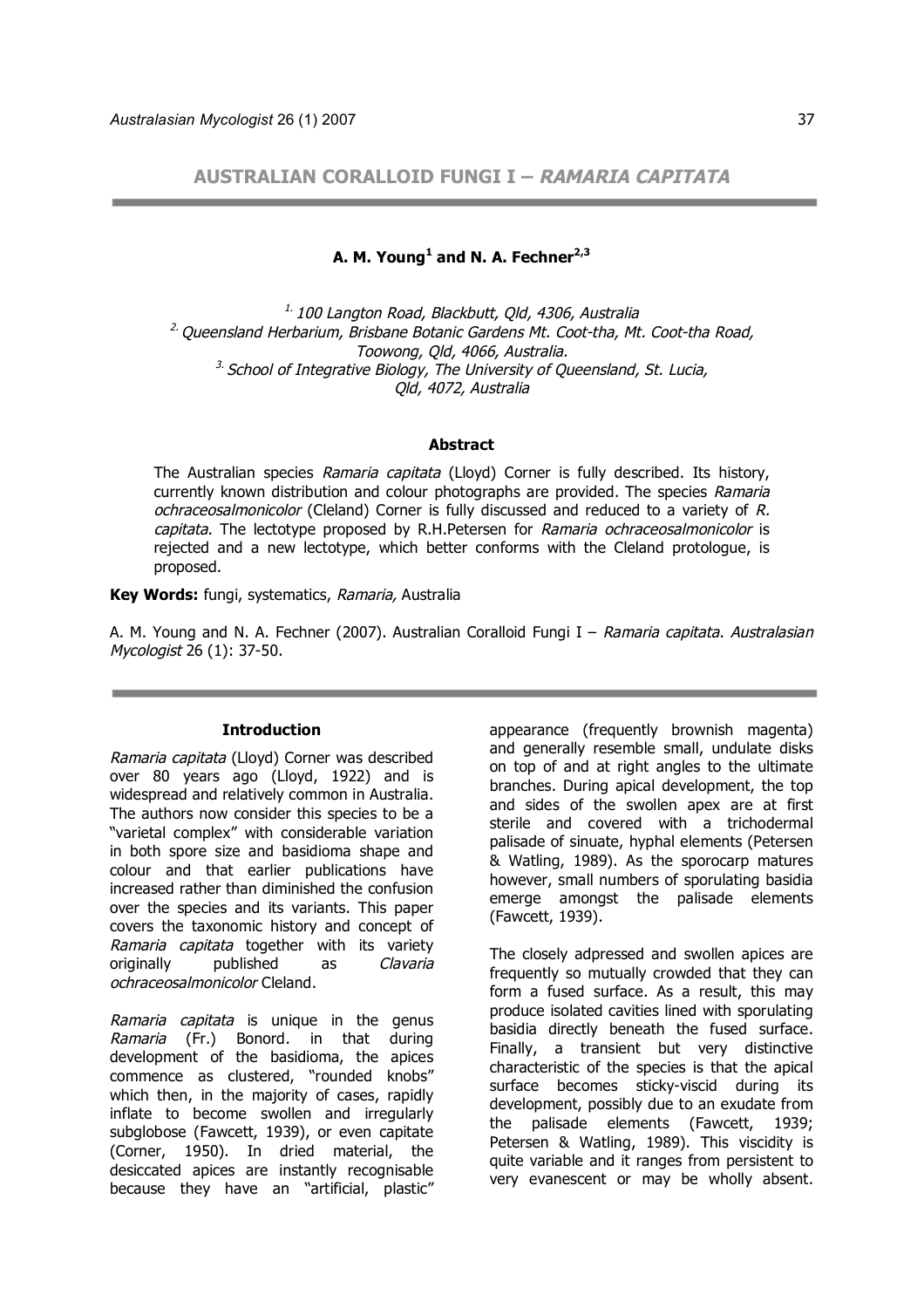Consequently, viscidity may or may not be noted by the observer depending upon local weather conditions, fruiting body maturity and the species variety.

Unravelling this varietal complex was made all the more difficult by mycologists and collectors who had provided descriptions based on small collections which were often immature. Our own observations indicate that this taxon is extremely variable in physical appearance and the inflated apices may not be evident in<br>iuvenile material, even though the juvenile material, even though the trichodermal palisade is present. In mature fruiting bodies, the apices may cluster 'en masse' so that the entire surface of the fruiting body has a 'cauliflower' appearance, or they may cluster in 'small florets' so that a terraced or shelf-like surface appears and any variation in between these two extremes is possible. At least two colour varieties appear to exist: a pale to strongly coloured wholly yellow to yellow-orange variety which is usually (but not always) found in terraced form; and a variety with salmon-pink to apricot-pink branches and light buff to yellowish or ochre-yellow to orange apices which is usually (but not always) found in 'cauliflower' form. There does not appear to be any correlation between colour and spore size. All of the varieties possess the sterile, apical, trichodermal palisade and have spore lengths of 8.0–15.1  $(17.5) \mu m$ .

### **Materials and Methods**

Ninety-five collections from PERTH, AD, MELU, UNSW, HO, BRI, USO, E, TENN and PDD form the basis of this study. Specimen samples were examined under an Olympus CX40 research light microscope (with drawing tube) using both ammoniated congo red and cotton blue in lactic acid as the mountants. Congo red was the preferred initial stain for all tissues, while cotton blue (with the sample pre-heated in the mountant) was used to provide accurate observations of the spore wall and its structures. Colours are referenced to the Royal Botanic Gardens Edinburgh colour chart (Henderson et al., 1969). The distribution charts were developed using DMAP (Morton, 2005). At this early stage, the distribution charts are more a record of where collecting has taken place than the true range of the

taxon. Chemical tests: KOH, 5% potassium hydroxide solution; IKI, Lugol's iodine solution; reactions noted on fresh material. Q's are omitted for basidia because the basidial lengths appear to vary considerably with fruiting body maturity and sampling location on the fruiting body. Even the basidial means should be accepted cautiously.

# **The history and concepts of Ramaria capitata var. capitata**

Ramaria capitata (Lloyd) Corner was first described as *Clavaria capitata* by Lloyd (1922) based on Victorian material collected and forwarded to him by E.J. Semmens. Lloyd's sense of humour led him to publish, for the same species and in the same article, the name Capitoclavaria capitata (Lloyd) Lloyd under the authorship of his fictitious "Professor McGinty", however this name is invalid (ICBN, Art. 34.1).

Lloyd's description was minimal and he erroneously concluded that the fertile area of the fungus was restricted to the apical swellings. Fortunately, Semmens split his collection and sent most of the material to S.G.M. Fawcett who lodged it in MELU. This isotype collection not only holds a much larger fragment, it also contains many details missing from the holotype collection such as date, location, substrate and a reasonably full description. Both fragments confirm the swollen to capitate apices. Semmens' own notes record the "gelatinous mammilate caps" and indicate that the colours were "whitish, pale flesh colour" suggesting that there may have been a pinkish or more probably [given S.G.M.Fawcett's (1939) descriptions – see below] a very pale cream to orange-coloured tint to the type collection. He also indicated the overall appearance of the fruiting body as: "Much resembling a cauliflower entering the seeding stage." suggesting that his collection did not exhibit a completely even and closed apical surface but was rather broken into smaller "floret" or shelf-like terraces. This interpretation of Semmens' description is also supported by both the holotype and isotype specimens.

McLennan (1932) published introductory notes on Australian coralloid fungi with keys to the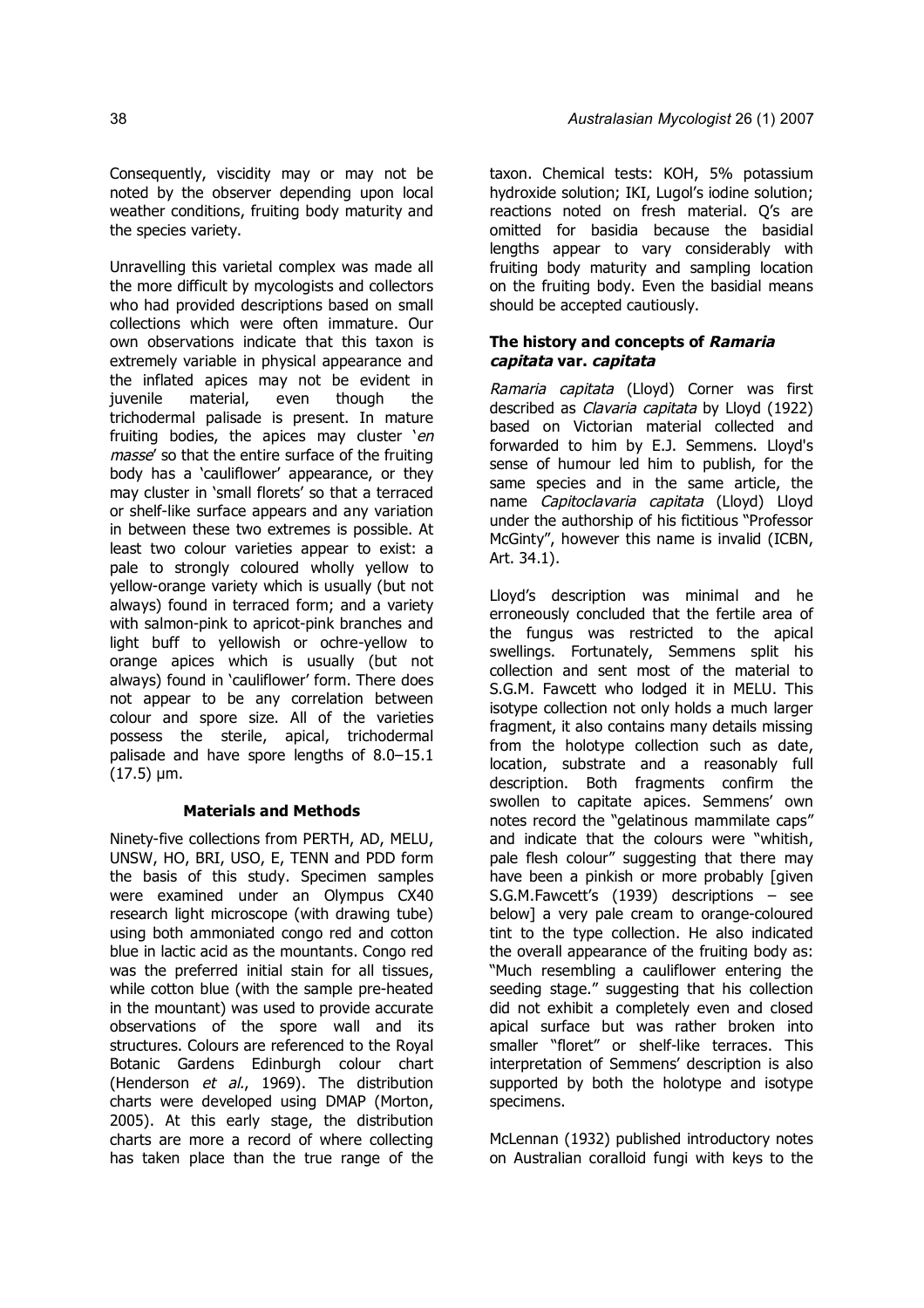species. Clavaria capitata is omitted but Clavaria ochraceosalmonicolor is included and defined as: "cauliflower-like, light ochraceous salmon, tips a warm buff". McLennan was uncertain if the South Australian species occurred in Victoria.

Fawcett (1939) discussed Lloyd's type description and retained the taxon as Clavaria capitata Lloyd. She provided a concise description based not only on the documents in Semmens' MELU isotype collection, but also on information obtained personally from Semmens together with additional collections of her own. The fruiting body was described as "Maize Yellow to Pale Orange Yellow" with semi-translucent apices that were paler than "Honey Yellow"; her photographs confirmed that the mature fruiting body often exhibits a "terraced appearance". Fawcett recorded that although the apices are at first sterile, they may produce basidia when the fruiting body is fully mature.

In his monograph, Corner (1950) transferred the species to Ramaria capitata (Lloyd) Corner, although he saw no material prior to his publication. Willis (1957) was the first Australian mycologist to use the name of Ramaria at genus level, and the new combination of Ramaria capitata appeared in Australian literature for the first time in his key (Willis, 1958). Corner (1966) examined both the type and a second collection of *, capitata* and recorded much longer spores  $(-19 \text{ }\mu\text{m})$ than those found by Fawcett  $(1939)$   $(-13 \text{ µm})$ . Petersen & Watling (1989) reported a maximum spore length of 15.1 um for Ramaria capitata. One Victorian collection (MEL2031605) had several spores reaching 16- 17.5 µm but the remainder were less than 14 µm. It is likely that Corner similarly found a small area of the fruiting body in which some unusually large spores had been produced. Corner (1970) provided no additional information relevant to Australian studies.

Published illustrations of Ramaria capitata include: the black and white photographs of Fawcett (1939) with both 'terraced' and 'cauliflower' forms, and the colour images of Shepherd & Totterdell (1988) (as Ramaria aurea) and Fuhrer (2005) (very pale form).

Both of these recent images display the 'terraced' form of the fruiting body that was present in the type collection.

# **The history and concepts of Ramaria capitata var. ochraceosalmonicolor**

This taxon has been both confused with other species and misidentified almost since it was first described by Cleland (1931), and Cleland himself contributed to the confusion. Cleland used the colours of Ridgway (1912), and his type description (with some dimensional and minor details omitted) is as follows:

"Compact, cauliflower-like […] from a thick pallid base dividing into stout branches […] these again dividing three or four times to end in blunt prong-like processes capped by several blunt teeth a few mm. long, [...] branches with longitudinal rugae. Colour Light Ochraceous Salmon (XV), Ochraceous Salmon (XV), Light Ochraceous Buff (XV) or Apricot Buff (XV) […] when young Capuchin Orange (III), the tips yellower."

Until recently, no illustration of this taxon attributable either to Cleland or his artists was believed to exist. Its appearance was therefore open to wide interpretation and any Australian species of Ramaria with pinkish branches and vellow apices attracted the name of  $R$ . ochraceosalmonicolor. Because this frequently ignores Cleland's description of "compact, cauliflower-like", the species epithet has been applied to taxa which display an open coralloid structure; e.g., Willis (1957), MacDonald & Westerman (1979) and Bougher & Syme (1998). Fuhrer (2005) shows an open coralloid taxon, which is most likely to be Ramaria anziana R.H.Petersen. The black and white image in Young (2005) is close to the correct concept.

An illustration of the species is now known to exist in Cleland (1935, p265, figure 59) under the name of "Clavaria australiana Clel." The watercolour original (Fig. 1) shows details lost during publication and clearly displays the pinkish cinnamon colour of the branches and their swollen, yellowish buff apices. The collection used to produce this watercolour by Miss R. Fiveash has been located (AD-C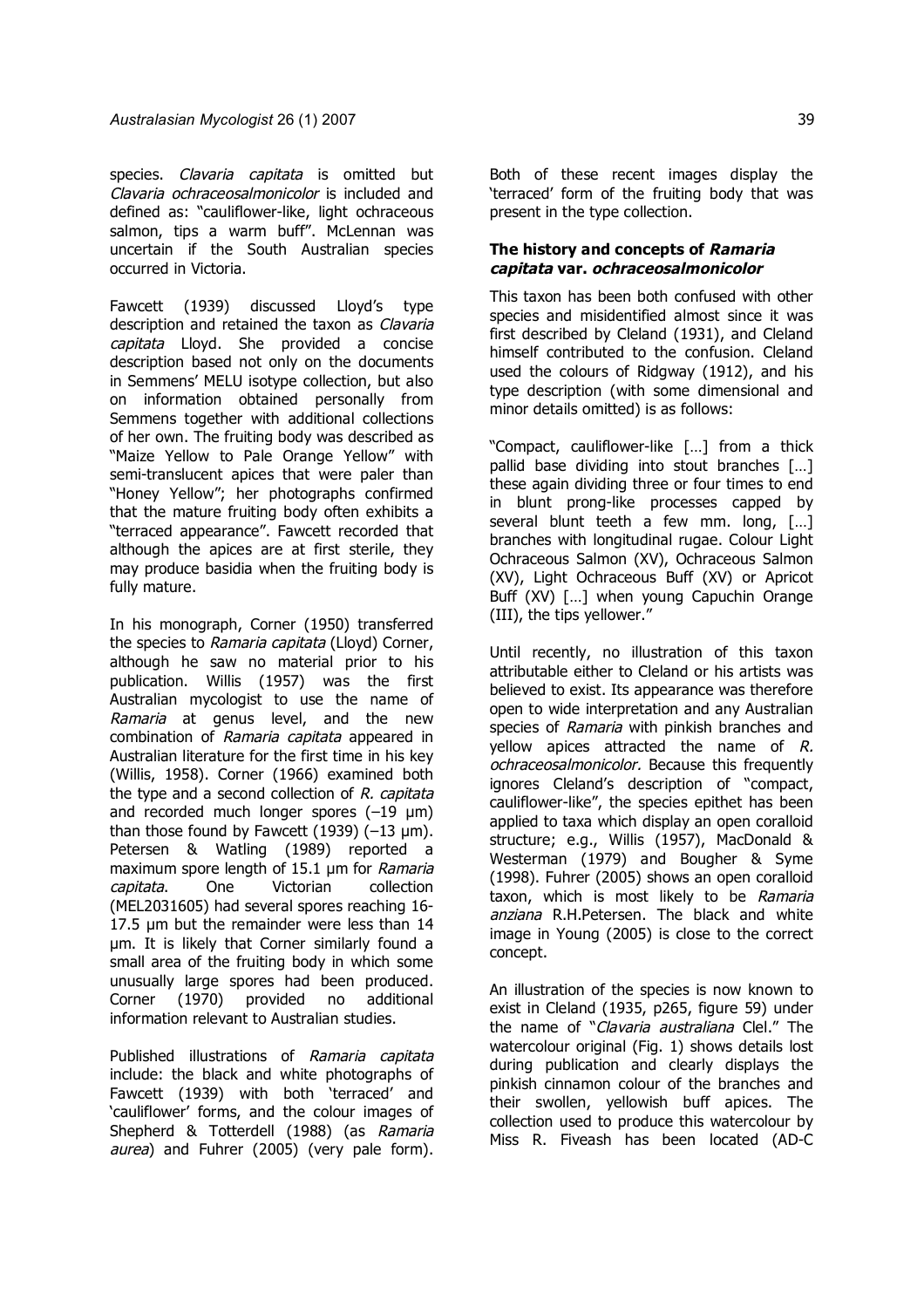

**Figure 1.** *Ramaria capitata* var. *ochraceosalmonicolor* from the original watercolour by Miss R. Fiveash. Cleland's notes on the reverse side indicate that the branches were "Pinkish Cinnamon XXIX" and tips were "Cinnamon Buff XXIX". The inflated, knob-like apices are clearly visible on the watercolour. Courtesy of Botanic Gardens of Adelaide and State Herbarium.

000422) and, apart from minor distortion through drying, the material conforms precisely to the fruiting body depicted in the watercolour. The specimen has warted spores and therefore cannot be Clavaria australiana, which has striated spores. The material also displays trichodermal palisades on the apices and is undoubtedly a variety of Ramaria capitata with pinkish branches.

Only seven of Cleland's collections labelled "Clavaria ochraceosalmonicolor" are considered to be relevant when defining what Cleland (1931) intended in his type description. With the exception of the MELU specimen, these Cleland collections (Table 1) have the words "Type" or "Cotype" marked on each herbarium packet in Cleland's own handwriting, have precisely the geographical locations indicated by Cleland in his type description, and were made prior to publication of his paper which included the type description of Clavaria ochraceosalmonicolor. Unfortunately, there are no Cleland notes extant explaining what he meant by 'Type' and 'Cotype', and Cleland (1931) did not nominate a holotype collection.

Cleland's field notes enclosed with these six 'types' confirm that Cleland's type description is a composite of the notes from two different taxa. Consequently, it is impossible to know which parts of his type description can be applied to an individual 'type' specimen unless either its field notes support that part of the type description or the specimen can be positively identified by alternative means.

Petersen (1969) saw only three 'type' collections (ADW15964, ADW15966 and ADW15967) so that his overall conclusions for the identity of this taxon are erroneous. He appears to have followed traditional<br>procedures and nominated collection procedures and nominated ADW15964 as the lectotype presumably because it was the first chronological collection under Cleland's new species name and it came from Mt Lofty, the first geographical location in Cleland's list. However, Petersen's lectotype nomination cannot be maintained for several reasons.

Re-examination of this collection (ADW15964; Petersen, 1969) shows that the apices of the material are awl-shaped and lack both capitate swellings and trichodermal palisades. The material is in a very poor and fragmented state, but sufficient remains to be certain that the structure of the fruiting body was open coralloid, not compact. The spores measure 8.3-11.2 x 4.0-5.0 (-5.8) µm, which although a little shorter is more or less in agreement with Cleland's own measurements (8.5-13 x 3.7-5 µm). Cleland's field notes state that the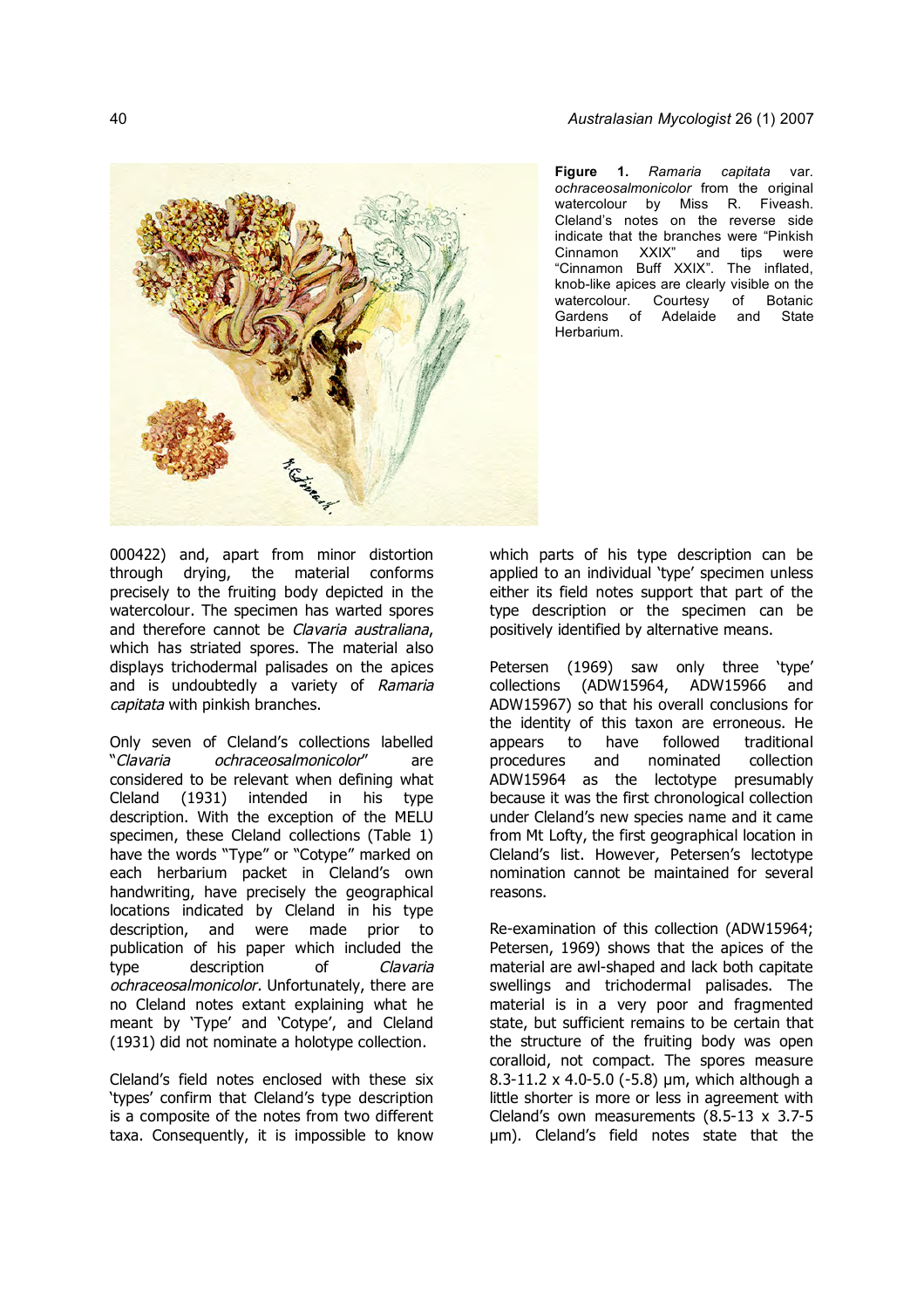**Table 1.** Cleland's collections of *Clavaria ochraceosalmonicolor* in chronological order, and their current determinations.

| <b>AD-C/MELU</b><br><b>Number</b> | <b>Label and Notes</b>                       | <b>Identification</b>           |
|-----------------------------------|----------------------------------------------|---------------------------------|
| 000455/ADW15964                   | Type. Kew No 71, Mt Lofty, 16 June 1917      | Ramaria anziana R.H.Petersen    |
| 000463/ADW15966                   | Cotype. Mt Lofty, 25 April 1924              | Ramaria anziana R.H.Petersen    |
| 000467/ADW15963                   | Cotype. MacDonnell Bay, 29 May 1925          | Ramaria anziana R.H.Petersen    |
| 000462/ADW15967                   | Cotype. Mt Lofty, 25 July 1925               | Ramaria capitata (Lloyd) Corner |
| 000468/ADW15965                   | Cotype. Willunga Hill, 12 May 1928           | Ramaria capitata (Lloyd) Corner |
| 000465/ADW15961                   | Cotype. Second Valley For. Res., 6 June 1930 | Ramaria capitata (Lloyd) Corner |
| <b>MELU 7117F</b>                 | Encounter Bay, 23 May 1932                   | Ramaria capitata (Lloyd) Corner |

fruiting body colours are "pinky fawn" and that there is "rosy pink staining below".

Cleland's collection (ADW15964) is believed to be a collection of Ramaria anziana with slightly longer spores. Because the fragments include a small but stout stipe, it might also be a short spored form of Ramaria samuelsii R.H.Petersen, but since Cleland did not note the grooved branches described by Petersen (1988), this seems unlikely. Petersen & Watling (1989) have already recorded a collection of R, anziana with a spore length measuring 8.3-11.5 x 3.6-4.3 µm and Cleland's 'cotype' collection (ADW15966, in excellent condition) from the same location in April 1924 is also believed to be Ramaria anziana, although it exhibits even larger spores that measure 10.1-12.2 x 4.3-5.4 µm. Cleland describes it as "branches light ochraceous salmon [...] the tips of the branches yellowish", and the dried material shows the short, falsely fasciculate stipe. Finally, collection ADW15963 contains the notes "ultimate branches short, prong-like, tapering fingerlike; Capuchine orange to Ochraceous salmon" and it has spores measuring 7.2-9.4 (- 10.4) x 4.3-5.8 µm. It also displays the slender, falsely fasciculate stipe. All of these three collections have an open coralloid structure not a compact 'cauliflower like' structure, none is described as "cauliflower like" in the relevant field notes provided by Cleland and all three lack a trichodermal palisade on the apices. These three 'type' collections are considered identical to (or are varieties of) Ramaria anziana R.H.Petersen.

Cleland's next three 'cotype' collections (ADW's 15967, 15965 and 15961) all contain material that exhibits capitate apices covered with a sterile trichodermal palisade. All three collections still display the compact, cauliflower floret formation of Ramaria capitata and contain hand-written field notes by Cleland. For each individual specimen, the included field notes contain the words "cauliflower like" and describe the branches as "Ochraceous Salmon XV". The field notes with collection ADW15967 include the branch surface descriptor of "longitudinal rugae". These three collections show that Cleland altered his species concept over time and the taxon he associated with the epithet of "ochraceosalmonicolor" in the period June 1917 to May 1925 is quite different from that for the period July 1925 to June 1930. This collection sequence also confirms that Cleland (1931) used data from the field notes in all six 'type' collections to form his compound 'type' description.

If the lectotype (ADW15964) nominated by Petersen (1969) is retained, Ramaria anziana R.H.Petersen becomes a synonym of Ramaria ochraceosalmonicolor (Cleland) Corner. There are however, excellent reasons to reject Petersen's lectotype because it does not conform with Cleland's protologue. The protologue requires that the lectotype must be "compact, cauliflower like", have salmon pink branches with longitudinal rugae and display yellow apices and the 'type' collections now identified as Ramaria capitata so conform. While Ramaria anziana does have salmon pink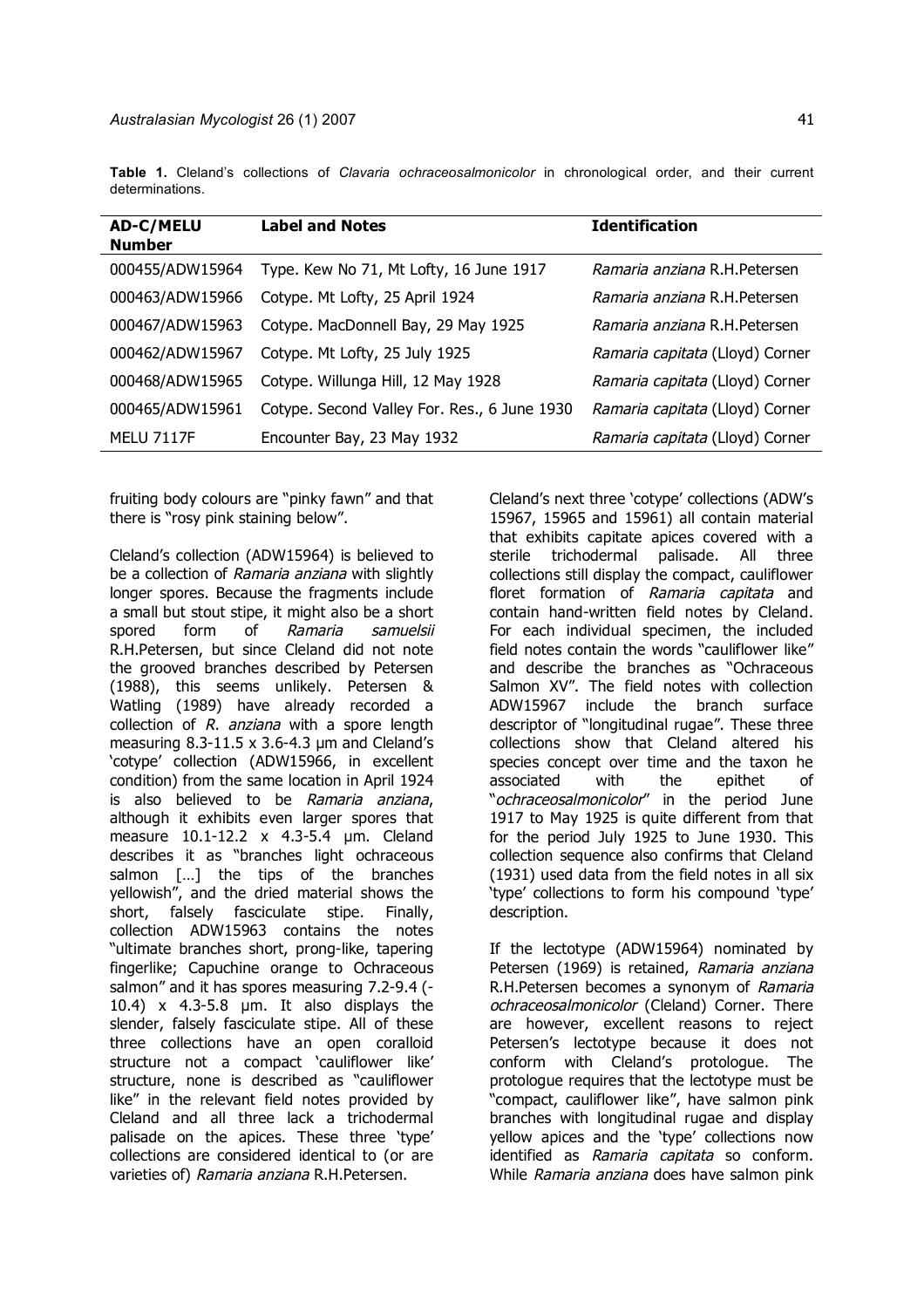branches and yellow apices, it does not produce either the compact, cauliflower like structure or branches with distinctive longitudinal rugae nor do any of the 'type' collections identified as Ramaria anziana have 'cauliflower like' in their field notes. For these reasons, the authors reject the Petersen lectotype (ADW15964) and select collection AD-C00465/ADW15961 (Second Valley Forest Reserve) as the lectotype because it conforms with the protologue and the Petersen lectotype does not. Additional positive aspects are that the re-selected lectotype is in excellent condition and contains ample material.

Collection MELU 7117F strongly supports the above lectotype re-selection. Cleland obtained this specimen from Encounter Bay in 1932 and forwarded it to S.G.M.Fawcett as an exemplar collection of Clavaria ochraceosalmonicolor Cleland. The apices are capitate and the fruiting body has a compact, "cauliflower-like" surface structure. The apices are covered with a sterile trichodermal palisade, and the material has been confidently identified as Ramaria capitata.

Finally, the additional notes given by Cleland (1935) for Clavaria ochraceosalmonicolor also support re-selection of the lectotype to conform with a variety of Ramaria capitata. Cleland noted that a more yellow to yelloworange form of the species was also present in the same localities as his described taxon and stated that it too was "similarly cauliflower like, of the same size, base whitish, main branches stout and rugose and […] dividing into several small knob-like projections". There is little doubt that the form he was describing was Ramaria capitata var. capitata.

Fawcett (1940) described the "cauliflower-like mass" formed by "Clavaria ochraceosalmonicolor Clel." and also provided an excellent black and white photograph (Plate 7, fig. 4) which conforms very well with the illustration provided in this paper (Fig. 5). She described the branches as "Cinnamon Buff or Pinkish Buff" with the apices similar in colour in fresh material but becoming "near Honey Yellow" as the fruiting body dries. This corresponds reasonably well to the watercolour original that provided the basis for the black and white image in Cleland (1935)

and given the variations that are now known to occur in this taxon, her description reasonably fits the colours given in the Cleland protologue. Fawcett (ibid.) also noted that the apices remain dry and do not fuse. Her statement that the apices become "hemispherical knobs" is contradicted by her own photograph (Plate 7, fig.4), which clearly shows the flattened, capitate apices produced in this taxon. Unfortunately, Fawcett supplied no details on the microscopic structure of the apices.

Although Corner (1950) transferred the species to genus *Ramaria* his description is essentially a collation based on the material provided in Cleland (1931, 1935) and Fawcett (1940). In his introduction, Corner (1950, p. 19) suggested that "Ramaria ochraceosalmonicolor is said to connect it (Ramaria capitata) with the normal state of the genus" which indicates that Corner was aware that R. ochraceosalmonicolor had a similar structure to R. capitata but lacked the viscid apices of the latter. Unfortunately, Corner provided no reference for his statement. Using several characters, Corner (1966) separated Ramaria capitata and R. ochraceosalmonicolor respectively on the basis of the viscid or nonviscid apices, the yellow to orange or pinkish branches and the longer or shorter spores. It is important to note that Corner (1966) based at least part of his concept of Ramaria ochraceosalmonicolor on a collection from New Zealand made by D.A.Womersley. While we have not seen this collection, the six collections lodged at PDD (Auckland, NZ) as Ramaria ochraceosalmonicolor have all proven to be other taxa and so far there is no evidence that R. ochraceosalmonicolor occurs in New Zealand. Corner (1970) added no further information.

## **Conclusions on Ramaria capitata and its varieties**

Ramaria ochraceosalmonicolor (Cleland) Corner is therefore reduced to a variety of Ramaria capitata in which the branches are salmon pink while the apices are light buff to yellow ochre or orange-yellow. It might be argued that Semmens' original description actually describes var. *ochraceosalmonicolor* because he indicated that the surface was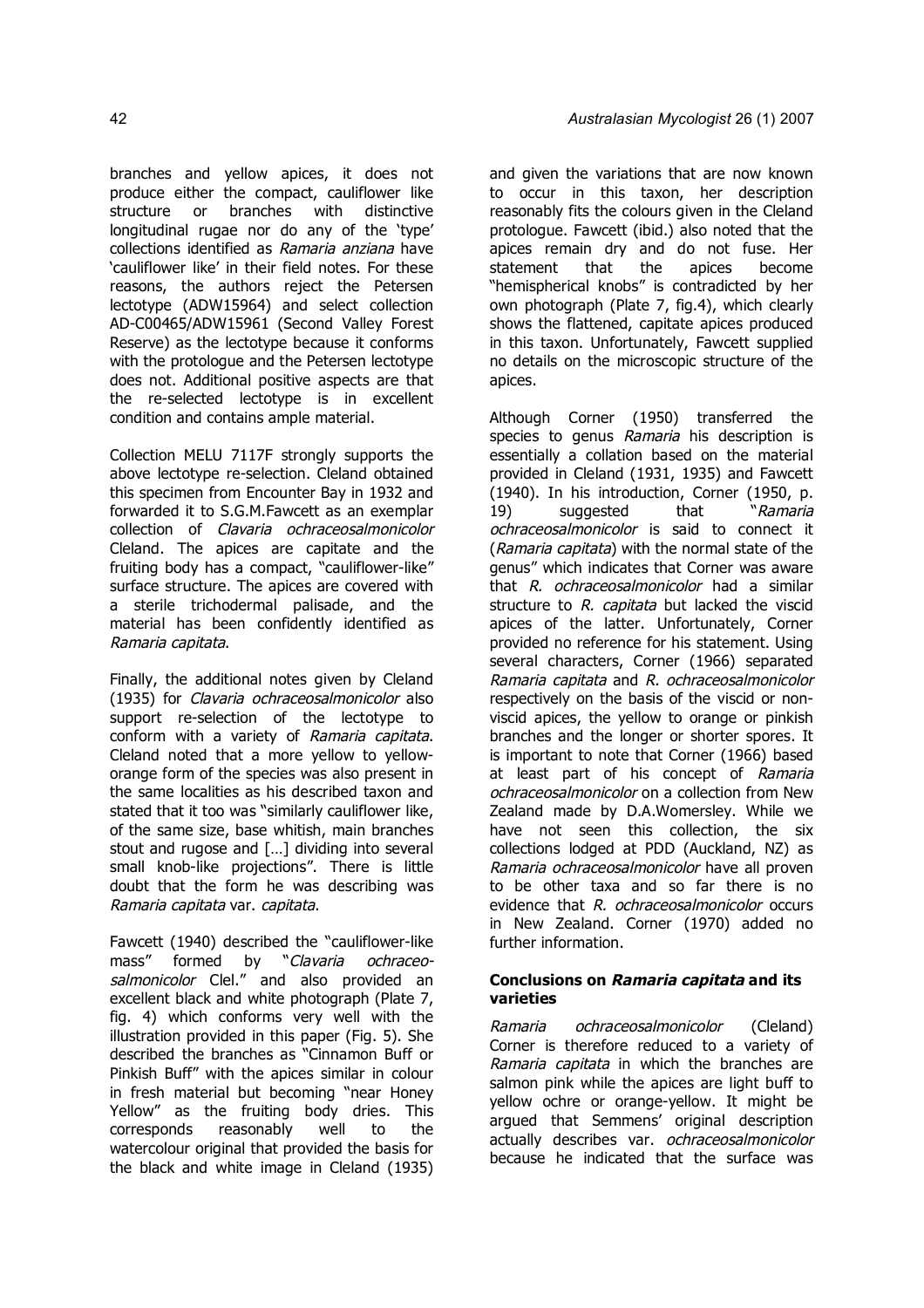"whitish, pale flesh colour", however Fawcett (1939) was originally in contact with Semmens and is in no doubt that the material in question is yellow to orange-yellow and not the salmon pink of var. *ochraceosalmonicolor*. For this and the above reasons, we ascribe the epithet of var. *capitata* to the wholly yellow or orangeyellow variety, and var. ochraceosalmonicolor to the variety with salmon-pink branches.

**Ramaria capitata** (Lloyd) Corner, Ann. Bot. Mem. **1**: 562 (1950)

Clavaria capitata Lloyd, Mycol. Not. **66** [Mycol. Writ. **7**]: 1107 (1922)

Capitoclavaria capitata (Lloyd) Lloyd, Mycol. Not. **66** [Mycol. Writ. **7**]: 1107 (1922), as 'McGinty', nom. inval., Art. 34.1.

Holotype: Australia, Victoria, Ararat, 9 June 1918; USO 332696 (Lloyd 32595); isotype (MELU7061F).

Illustrations: Fuhrer (2005), pallid form; Shepherd & Totterdell (1988) as "Ramaria aurea"; Young (2005) as "Ramaria ochraceosalmonicolor".

Basidiomata 7–10 x 6–9 cm; overall shape obconical to  $\pm$  stipitate hemispherical, the fruiting body having a strong resemblance to a cauliflower with either an almost completely closed, compact surface or a 'terraced surface' composed of individual 'cauliflower florets' at different levels; apices very pale creamcoloured to yellow, orange-yellow, orange-red or light buff (5E–6F), composed of clusters of 3–8 rounded 'knob-like' endings which at first are compacted but separate, these then extending and inflating to become capitate and may then marginally fuse to form a wholly closed surface with cavities beneath, usually with a watery or glistening appearance when the apices are fully swollen and capitate; viscidity extremely variable, present, absent or transient, the surface may be quite viscidsticky to dry depending upon variety, weather conditions and fruiting body maturity; branches pallid cream coloured to yellow, orange-yellow, deep pink, salmon-pink to salmon-buff or buff (52), longitudinally finely but distinctly rugulose or sulcate and the

grooves usually becoming very distinct in dried material, cylindrical, often at first horizontal near the stipe and then becoming vertically oriented, major branches sometimes rather thick (0.8–1 cm); axils acute, "V-shaped", usually with a branch surface groove commencing at the base of the axil; stipe 2.5– 5.0 x 1.0–1.5 cm, smooth to a little tomentose, white or with some pale buff tints, aborted branches sometimes present; flesh white, solid, often becoming very hard when dried, without any colour changes on cutting or bruising. Odour none or slightly 'fungousy'; taste none. Rhizomorphs absent.

Macrochemical reactions on fresh material:  $KOH -$ ; IKI –.

Basidiospores 8.0-15.1 (-17.5) x (3.6-)4.0-6.0 (-6.5) µm, mean 9.0-11.0 x 4.5-5.5 µm, Q: 1.6-2.5(-2.7), mean Q: 1.8-2.2, broadly ellipsoid to cylindrical or lacrymoid, often with a single, large inclusion but otherwise granular, hilar appendix prominent, often curved, rounded or truncate, ornamentation of scattered, low warts and ridges, profile moderately uneven and appearing as if the spore had been sprinkled with sugar granules, spore wall often weakly cyanophilic in cotton blue but warts strongly so; basidia (55-)60-80 x 8-12 µm, mean 65.0 x 10.0 µm, 4-spored, clamps absent; sterigmata up to 7 µm long, narrowly long-conical but may be a little incurved; trama composed of thin-walled, often inflated hyphae 3.5-13 µm diam., clamps absent; ampulliform septa present, 7-15(-18) µm diam., often with delicate stalactitic ornamentation; gleoplerous hyphae sometimes absent, if present then straight or contorted and 1.5-4.0 µm diam.; apices covered with a trichodermal palisade consisting of smooth, sinuous, slender, sometimes branched, hyphal elements 60–90 x 2–8 µm, the palisade at first sterile and the basidia limited to the branch surface beneath the swollen apex, however at least some basidia appearing in the trichodermal palisade at maturity. (Fig. 2.)

Habit: solitary or gregarious on soil (often sandy) amongst leaf litter. Habitat: in coastal heath, open eucalypt woodland or closed wet eucalypt forest.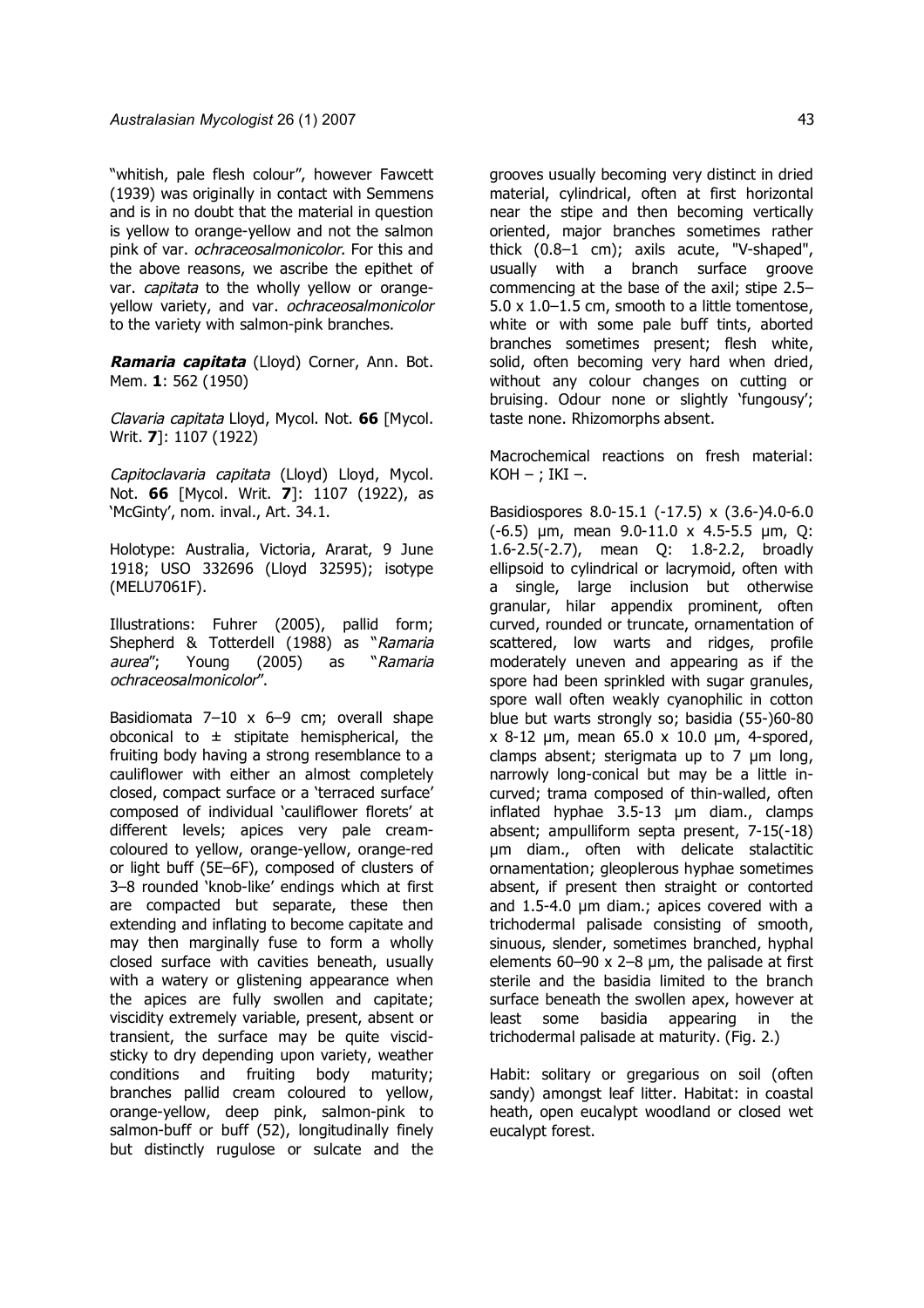

**Figure 2**. *Ramaria capitata* (holotype). A. basidiospores; B. basidium; C. trichodermal palisade elements; D. ampulliform septum. Scale bars = 10 µm.

During the examination of herbarium collections, Ramaria capitata has been located under a variety of names including: R. flava (MELU 7083F, 7093F), R. pallida (MELU 7123F), R. flavobrunnescens (MELU 7086F), R. formosa (MELU 7102F) and R. aurea (PERTH 05647932). At least some of these MELU collections and determinations are thought to be the basis for publications in which European names were erroneously given to Australian taxa.

Both the shape and size of the basidiospores vary considerably and this is reflected in the mean ranges for both the length and the width. Two common features of these basidiospores are first, the presence of a large curved apiculus and second, spore wall decorations consisting of large numbers of small warts so that under a light microscope the spore appears as if it has been dusted with sugar granules.

### **Key to the varieties**

1. Basidiomata wholly pallid to cream-coloured, pale buff, or yellow to orange-yellow var. capitata

1. Basidiomata with salmon-pink to apricot-pink branches var. ochraceosalmonicolor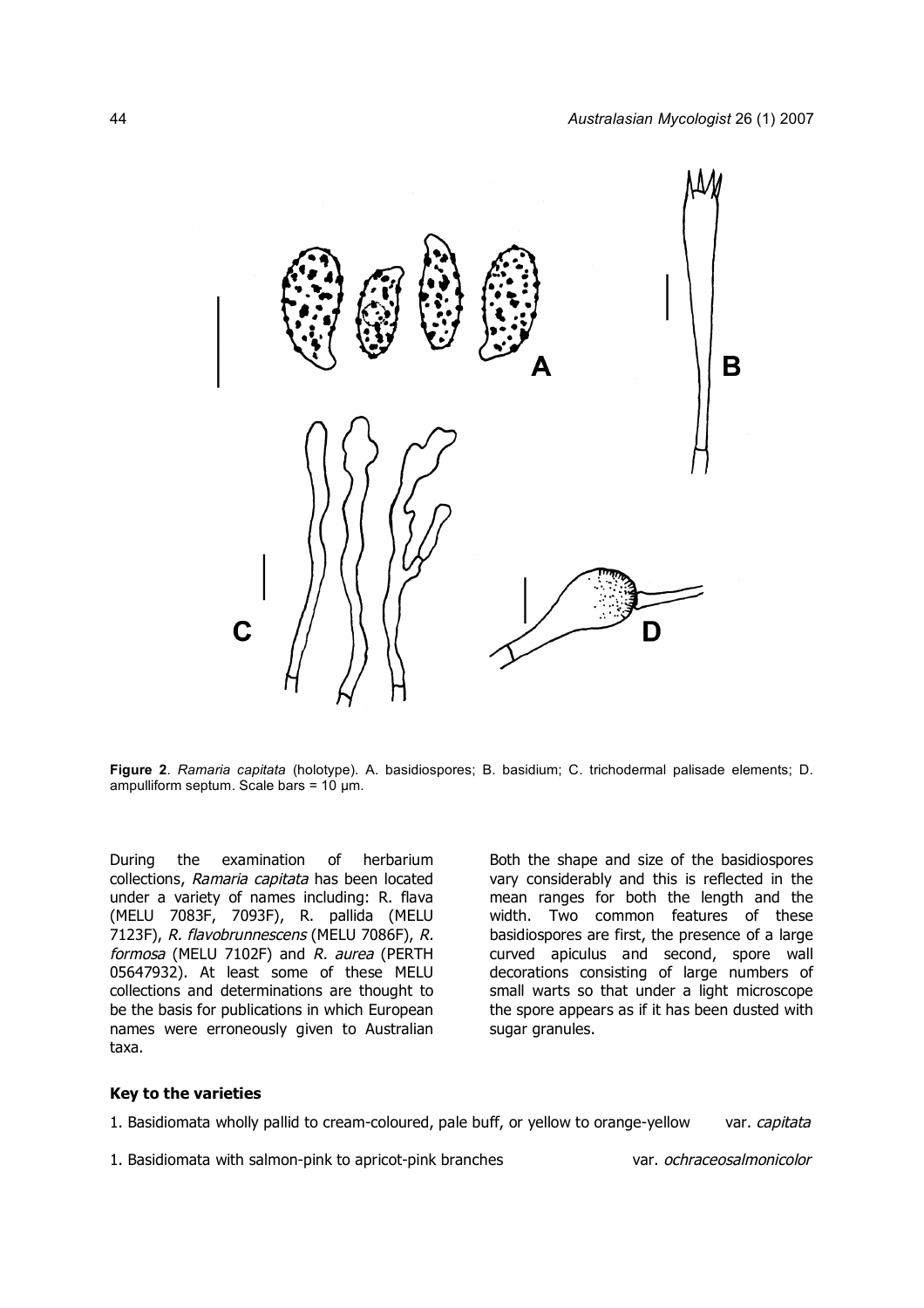

**Fig. 3.** *Ramaria capitata* var. *capitata* from Western Australia displaying the terraced structure and yellow to orange-yellow colours found in this variety. The capitate apices are encrusted with debris indicating viscidity. © R.M.Robinson

## **Ramaria capitata** (Lloyd) Corner var. **capitata**

Basidiomata wholly pallid cream, pale buff, pale to dark yellow or orange-yellow; frequently in 'terraced form'.

Viscidity usually very evident and persistent. (Fig. 3, distribution map: Fig. 4)

Note: The distribution map (Fig. 4) indicates the taxon occurs on the NSW/Qld border in the Lamington National Park. No material is held for this collection, however an excellent photograph has been examined which provides positive proof that this variety occurs at the location.

### **Material Examined**

**Queensland:** Mt. Mee, 27˚ 04' 00"S, 152˚ 41' 00"E, 26 May 2005, N.A.Fechner & A.M.Young (s.n.), (BRI). **New South Wales:** Hawkesbury River, 33˚ 30' 00"S, 151˚ 10' 00"E, 16 Jun.

1912, J.B.Cleland (s.n.), (ADC000479); Milson Island, 33˚ 30' 00"S, 151˚ 10' 00"E, May 1913, J.B.Cleland (s.n.), (ADC000230), same location and collector, 4 May 1913, (ADC000425); Location unknown, 5 Nov. 1991, collector unknown, TENN050170; Cumberland State Forest, 33˚ 45' 00"S, 151˚ 01' 00"E, 15 Jun. 1980, A.M.Young (Y468, BRIP25069), (BRI); Mt. Haystack, 33˚ 31' 00"S, 150˚ 24' 00"E, 20 May 1980, A.M.Young (Y363, BRIP24958), (BRI); location unknown, 5 Nov. 1991, collector unknown, (TENN 050170); Mt. Haystack, 33˚ 31' 00"S, 150˚ 24' 00"E, 10 Jun. 1978, A.M.Young (Y356, BRIP24951), (BRI); Gibraltar Range National Park, 29˚ 29' 00"S, 152˚ 17' 00"E, 20 Jun. 2006, A.M.Young & N.A.Fechner (s.n.), (BRI). **Victoria:** Ararat, 37˚ 17' 00"S, 142˚ 55' 00"E, 9 Jun. 1918, E.J.Semmens (USO 332696, holotype; MELU 7061F, isotype), same location and collector (106), Jun. 1918, (ADC000483); Creswick, 37˚ 25' 00"S, 143˚ 53' 00"E, 10 Jun. 1960, E.J.Semmens (s.n.), (MEL2031605);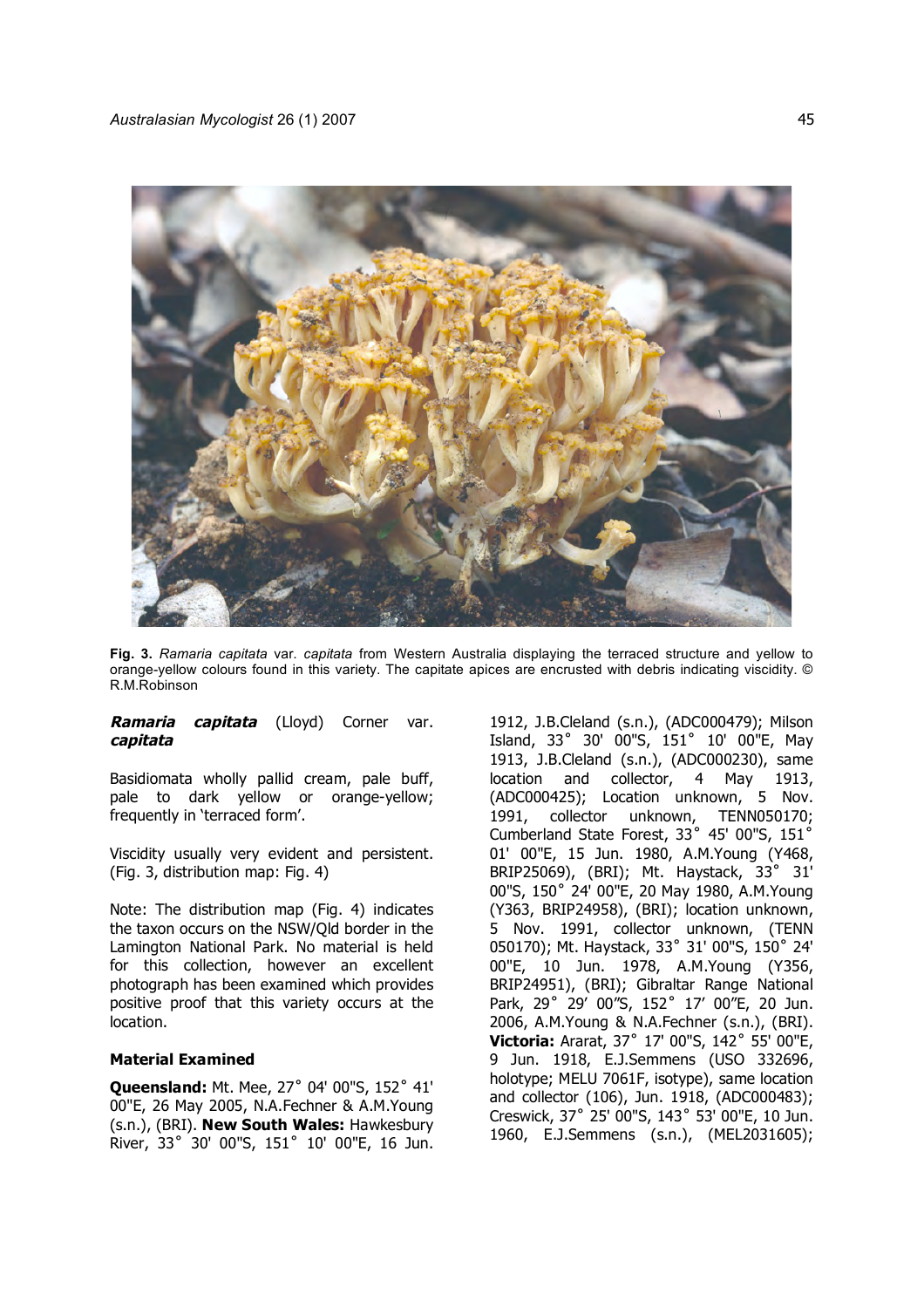

**Figure 4.** Currently known distribution of *Ramaria capitata* var. *capitata*.

South Yarra, 37˚ 50' 00"S, 144˚ 59' 00"E, undated, E.I.Turner (s.n.), (USO 333328); Kinglake West (Yea Rd.), 37˚ 28' 00"S, 145˚ 14' 00"E, 12 Jun. 1977, R.H.Petersen, G.Weste & H.Swart (Petersen 41224), (TENN 41224); Kallista, 37˚ 53' 00"S, 145˚ 22' 00"E, Apr. 1935, S.G.M.Fawcett (s.n.), (MELU 7093F); Cockatoo, 37˚ 56' 00"S, 145˚ 29' 00"E, May 1936, J.H.Willis (s.n.), (MELU 7123F), same location and collector, 6 Jun. 1936 (MELU 7060F); Towrong Reservoir, 37˚ 23' 00"S, 144˚ 36' 00"E, S.G.M.Fawcett (s.n.), (MELU 7062F); Kinglake, 37˚ 34' 00"S, 145˚ 21' 00"E, May 1936, S.G.M.Fawcett (s.n.), (MELU 7063F); Erica, 37˚ 57' 00"S, 146˚ 22' 00"E, 6 Jun. 1936, D.McLennan (s.n.), (MELU 7083), same date and location, E.McLennan (s.n.),

(MELU 7116F); Yarra Glen, 37˚ 39' 00"S, 145˚ 22' 00"E, Apr. 1935, P.S.Lang (s.n.), (MELU 7086F); Wooriyallock, 37˚ 46' 00"S, 145˚ 31' 00"E, May 1936, R.T.Patton (s.n.), (MELU 7102F); Durdidwarrah, 37˚ 48' 00"S, 144˚ 41' 00"E, Jun. 1936, S.G.M.Fawcett (s.n.), (MELU 7118F, 7119F); Bonang Rd nr. Orbost, 37˚ 23' 04"S, 148˚ 38' 54"E, 8 May 2005, K.R.Thiele (KRT3006), (MEL); Lower Glenelg, 38˚ 05' 00"S, 141˚ 20' 00"E, A.C.Beauglehole (6345), (MEL2031606); Mount Arapiles, 36˚ 45' 00"S, 141˚ 51' 00"E, 14 May 1969, A.C.Beauglehole (30658), (MEL1054224). **South Australia:** Adelaide, 34˚ 55' 00"S, 138˚ 36' 00"E, Jun. 1977, collector unknown, (TENN 41240); Mylor, 35˚ 03' 00"S, 138˚ 46' 00"E, 23 Jul. 1967, L.D.Williams (3087), (ADC-32836); Mt.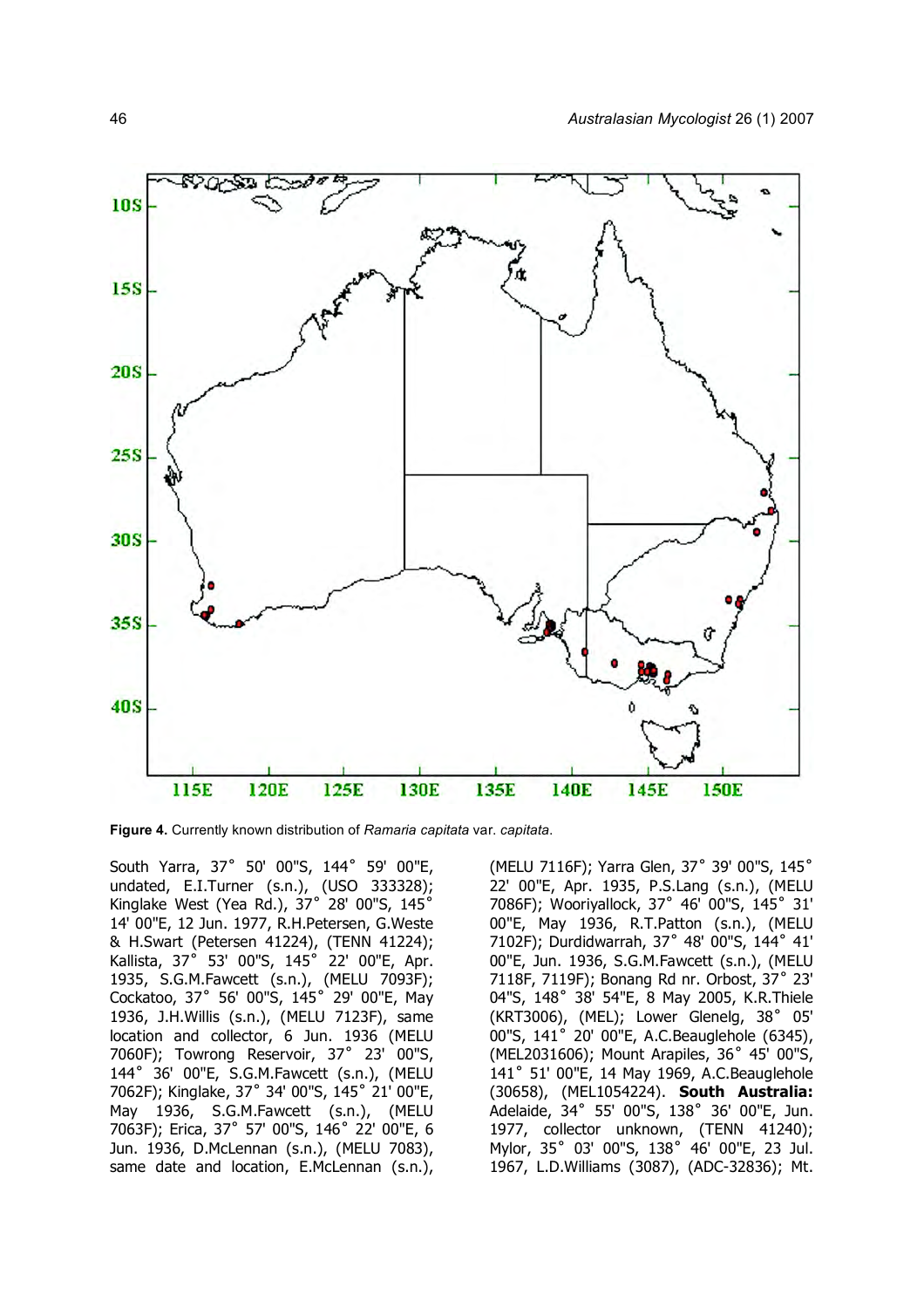Lofty, 34˚ 59' 00"S, 138˚ 42' 00"E, 16 Jun. 1917, J.B.Cleland (s.n.), (ADC000503), same location and collector (19 Jun. 1920, ADC000459; 23 Jun. 1938, ADC000493; 17 Jul. 1914, ADC000487; 11 Jun. 1927, ADC000494; 9 Jul. 1921, ADC000464; 1 Jul. 1922, ADC000489; 8 Jun. 1931, ADC000495); Kuitpo, 35˚ 13' 00"S, 138˚ 42' 00"E, 17 May 1921, J.B.Cleland (s.n.), (ADC000490); Bangham (Forest Reserve), 36˚ 36' 00"S, 140˚ 55' 00"E, J.B.Cleland (s.n.), (ADC000491); Yinnar, 38˚ 19' 00"S, 146˚ 19' 00"E, date unknown, E.Askby (s.n.), (ADC000457); Willunga Hill, 35˚ 17' 00"S, 138˚ 34' 00"E, 29 May 1933, J.B.Cleland (s.n.), (ADC000460); Adelaide, 34˚ 55' 00"S, 138˚ 36' 00"E, 11 Jun. 1927, J.B.Cleland (s.n.), (ADC000478); Mt. Lofty, 34° 59' 00"S, 138° 42' 00"E, 13 Jul. 1952, C.G.Hansford (s.n.), (ADC000418); Myponga, 35˚ 27' 00"S, 138˚ 26' 00"E, Jun. 1944, H.M.Cooper (s.n.), (ADC000273); Echunga, 35˚ 06' 00"S, 138˚ 47' 00"E, 12 Jun. 1939, J.B.Cleland (s.n.), (ADC000395).

**Western Australia:** Winnejup Forest Block, 34˚ 04' 30"S, 116˚ 19' 34"E, 5 Jun. 2002, R.M.Robinson & RH.Smith (FC59), (PERTH 05647932); Pemberton, 34˚ 27' 00"S, 116˚ 02' 00"E, 10 Apr. 1971, A.M.Young (Y36), (PERTH 00934143, BRIP24552/BRI); Kennedy Forest Block, 32˚ 40' 19"S, 116˚ 16' 46"E, 13 Jul. 2004, R.M.Robinson & R.H.Smith (FC752), (PERTH 06641776); Flybrook Forest Block, 34˚ 28' 35"S, 115˚ 51' 20"E, 16 May 1998, R.M.Robinson (FF78), (PERTH 04578031); Flybrook Forest Block, 34° 28' 35"S, 115° 51' 20"E, 3 Jun. 1998, R.M.Robinson (FF235), (PERTH 04579542); Two Peoples Bay Nature Reserve, 34˚ 59' 04"S, 118˚ 10' 59"E, 20 May 1992, K.Syme & M.Hart (KS490/92), (PERTH 05439906). There is reason to suspect that at least some of the Victorian collections sheltering under the MELU numbers are likely to be var. *ochraceosalmonicolor*, however none of the MELU collections contain field notes relevant to colour and without this, the separation of the varieties is impossible.

> **Fig. 5.** *Ramaria capitata*  var.

> *ochraceosalmonicolor*  from New South Wales displaying the closed 'cauliflower' structure that is frequently encountered in this variety. The yellowish buff apices have fused to form an almost closed surface and the branches are pink tinted and longitudinally sulcate. © A.E.Wood.



Clavaria ochraceosalmonicolor Cleland, Trans. & Proc. Roy. Soc. South Australia **55,** 160 (1931).

Ramaria ochraceosalmonicolor (Cleland) Corner, Ann. Bot. Mem. **1,** 611 (1950).

Lectotype here designated: Australia, South Australia, Second Valley Forest Reserve, 6 Jun. 1930, (AD-C 000465/ADW 15961); rejected lectotype: South Australia, Mt. Lofty, 16 Jun.

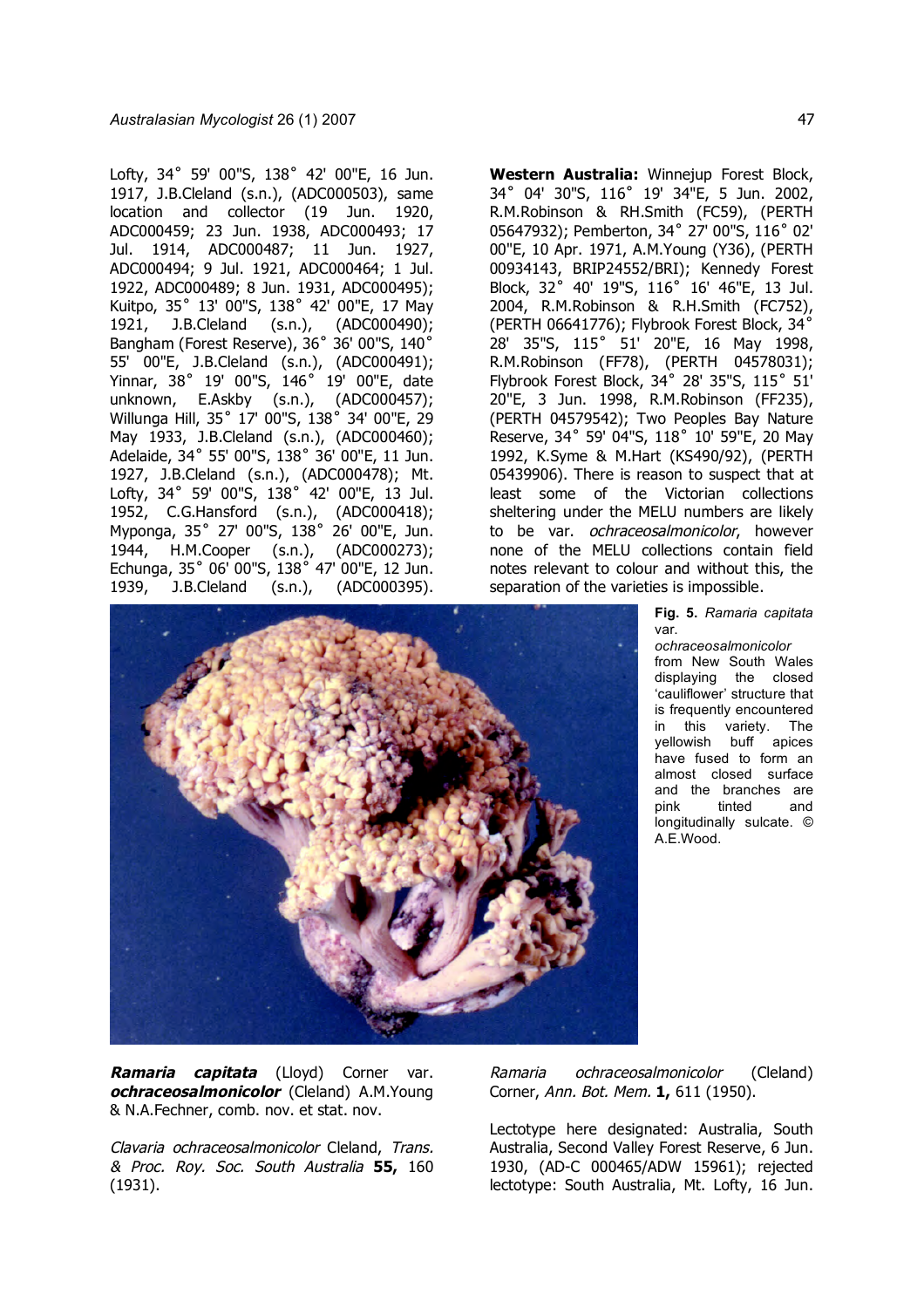1917, (AD-C 000455/ADW 15964) sensu Petersen (1969).

Other illustrations: Cleland (1935), page 265, Figure 59 (as Clavaria australiana Clel.).

Basidiomata with salmon-pink to apricot-pink branches and buff to yellowish buff or orange (may be reddish tinted) apices; frequently in closed 'cauliflower' form. Viscidity absent or very transient and may not be observed. (Fig. 5, distribution map: Fig. 6.)



**Fig. 6.** Currently known distribution of *Ramaria capitata* var. *ochraceosalmonicolor.*

## **Material Examined**

**Queensland**: Cooloola NP, 26˚ 02' 06"S, 153˚ 01' 28"E, 1 Jul. 2005, A.M.Young & N.A.Fechner (s.n.), (BRI); Helidon Falls, 27˚ 35' 00"S, 152˚ 05' 00"E, 7 Jun. 1986, G.Scott (s.n.), (BRI, AQ646421); Mount Glorious, 27˚ 20' 00"S, 152˚ 46' 00"E, 21 Jun. 1989, A.M.Young (Y1472), (BRI). **New South Wales**: Kuringai Chase NP, 33˚ 38' 00"S, 151˚

08' 00"E, 13 May 1978, A.M.Young (Y354, BRIP24949), (BRI); Kangaroo Valley, 34° 43' 00"S, 150˚ 27' 00"E, 9 Jun. 1919, J.B.Cleland (s.n.), (ADC000484); Terrigal, 33˚ 26' 00"S, 151˚ 26' 00"E, 7 Jun. 1914, J.B.Cleland (s.n.), (ADC000429); Kendall, 31˚ 37' 00"S, 152˚ 42' 00"E, 9 May 1918, J.B.Cleland (s.n.), (ADC000402). **ACT**: Jervis Bay, 35˚ 12' 00"S, 150˚ 12' 00"E, 11 May 1991, A.E.Wood et al. (91/23), (UNSW 91/23). **Victoria**: Road to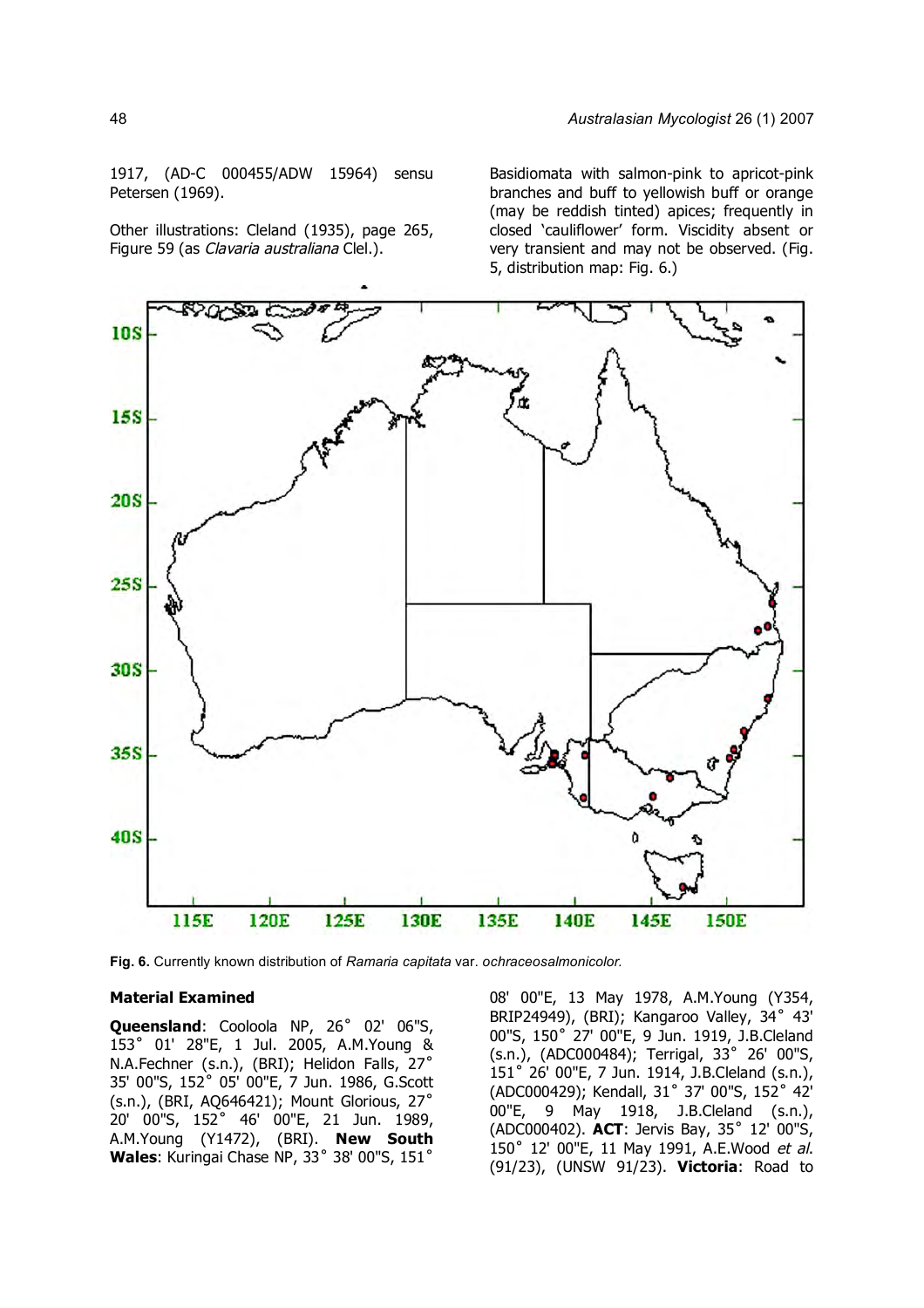Yea nr. Kinglake West, 37˚ 28' 00"S, 145˚ 14' 00"E, 12 Jun. 1977, R.H.Petersen, G.Weste & H.Swart (Petersen 47388), (TENN 47388); Wangaratta, 36˚ 21' 00"S, 146˚ 18' 00"E, Apr. 1956, M.Ferris (34), (ADC53226). **Tasmania:** Growling Swallet, 42˚ 41' 00"S, 146˚ 30' 00"E, 17 Feb. 2005, G.Gates & D.Ratkowsky (14/2005), (HO); Myrtle Forest near Collinsvale, 42˚ 52' 00"S, 147˚ 09' 00"E, 3 Jan. 2006, G.Gates & D.Ratkowsky (GGDR1/2006), (HO). **South Australia**: Mt. Lofty, 34˚ 58' 00"S, 138˚ 42' 00"E, 25 Jul. 1925, J.B.Cleland (s.n.), (AD-C 000462/ADW15967); same collector and location [16 Jun. 1917, (ADC000455 lectotype sensu R.H.Petersen (1969), rejected); 25 Apr. 1924, (ADC000463); 25 Jul. 1925, (ADC000462); 17 Jul. 1914, (ADC000485); 9 Jul. 1921, (ADC000422); 27 Jun. 1921, (ADC000276)]; Willunga Hill, 35˚ 17' 00"S, 138˚ 34' 00"E, 12 May 1928, J.B.Cleland (s.n.), (AD-C 000468/ADW 15965); Second Valley Forest Reserve, 35° 33' 00"S, 138˚ 33' 00"E, 6 Jun. 1930, J.B.Cleland (s.n.), (lectotype, AD-C 000465/ADW 15961), same location and collector [5 Jun. 1930, (ADC000466)]; Encounter Bay, 35˚ 35' 00"S, 138˚ 40' 00"E, 23 May 1932, J.B.Cleland (s.n.), (MELU 7117F); Basket Range & Norton Summit, 34˚ 56' 00"S, 138˚ 45' 00"E, 22 Jun. 1977, R.H.Petersen, P.H.B.Talbot et al. (RHP47390), (TENN 47390); Aldgate, 35˚ 03' 00"S, 138˚ 45' 00"E, 25 Apr. 1946, J.B.Cleland (s.n.), (ADC000426); Willunga Hill, 35˚ 17' 00"S, 138˚ 34' 00"E, 23 May 1931, J.B.Cleland (s.n.), (ADC000461), same location and collector [12 May 1928, (ADC000468), 6 Jun. 1930, (ADC000481)]; Echunga, 35˚ 06' 00"S, 138˚ 47' 00"E, 12 Jun. 1939, J.B.Cleland (s.n.), (ADC53227); Encounter Bay, 35˚ 33' 00"S, 138˚ 36' 00"E, 23 May 1932, J.B.Cleland (s.n.), (ADC000488); Kalangadoo, 37˚ 33' 00"S, 140˚ 40' 00"E, 28 May 1928, J.B.Cleland (s.n.), (ADC000492A); Bridgewater, 35˚ 00' 00"S, 138˚ 46' 00"E, 13 Jun. 1954, E.Wollaston (53), (ADC32742); MacDonnell Bay, 35˚ 04' 00"S, 140˚ 43' 00"E, 29 May 1925, J.B.Cleland (s.n.), (ADC000467); Kuitpo, 35˚ 13' 00"S, 138˚ 42' 00"E, Sep. 1972, J.H.Warcup (297), (MEL2024795).

A number of New Zealand collections previously determined as Ramaria ochraceosalmonicolor have also been examined. The results below indicate that

Ramaria capitata var. ochraceosalmonicolor has not so far been shown to occur in New Zealand.

PDD29998 (Auckland, NZ; under Leptospermum $\equiv$  Ramaria aff. australiana (Cleland) R.H.Petersen

PDD86032 (One Tree Hill, NZ) = Ramaria samuelsii R.H.Petersen

PDD28507 (Auckland, NZ; under Leptospermum scoparium) = Ramaria samuelsii R.H.Petersen

PDD28506 (Auckland, NZ; under Leptospermum scoparium) = Ramaria samuelsii R.H.Petersen

PDD29264 (Goldies Bush, NZ; under Leptospermum scoparium) = Ramaria lorithamnus (Berk.) R.H.Petersen.

PDD29265 (Piha Valley, NZ; Leptospermum  $scoparium$ ) = Ramaria sp. indet.

### **Acknowledgements**

We wish to thank Dr Richard Robinson of Western Australia for his generosity in providing the image of Ramaria capitata var. capitata, and Mr Graham Bell of the State Herbarium of South Australia for his considerable assistance in obtaining approval for our use of the Miss R. Fiveash watercolour. The helpful cooperation of the State Herbarium of South Australia in permitting the republishing of the Fiveash watercolour is also acknowledged. A very large debt of gratitude is also acknowledged to Dr Peter Buchanan and Mr Eric McKenzie of Herbarium PDD in Auckland, New Zealand who obtained and provided access to specimens from overseas herbaria as well as unstinting use of their research facilities during our stay. This paper was produced under an ABRS grant for investigations into the taxonomy of genus Ramaria in Australia.

### **References**

- Cleland, J.B. (1931). Australian fungi: notes and descriptions. - 8. Trans. & Proc. Roy. Soc. South Australia **55,** 152–160.
- Cleland, J.B. (1935). Toadstools and Mushrooms and Other Larger Fungi of South